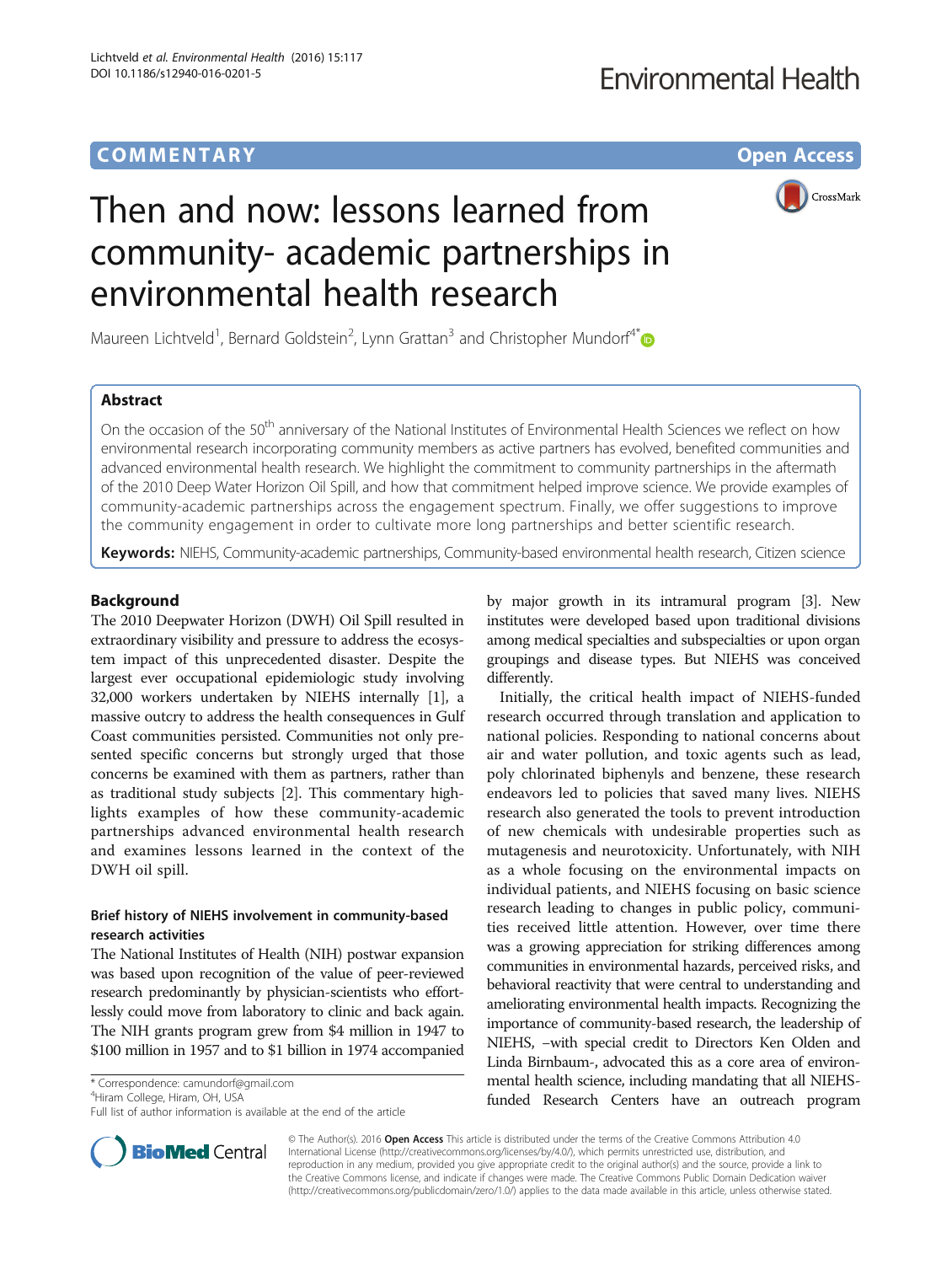focusing on the community. Additional NIEHS-led research advocated for greater emphasis on community based participatory research [\[4](#page-3-0)].

## Community collaboration in disaster-related environmental health research

The NIEHS commitment to community partnerships is often tested in response to natural and man-made disasters [[3](#page-3-0), [4\]](#page-3-0). Concerns about public health risks compounded by the vast ecosystem damage resulting from DHW oil spill and widespread regional distrust fueled community fears of poor environmental quality, neglect, and perceived forms of environmental racism [[5](#page-3-0)]. In addition to a large intramurally implemented worker study [[6\]](#page-3-0), the NIEHS-funded DWH Disaster Research Consortia were established as four regional academic-community partnerships to address Gulf coast residents' health concerns, enhance capacity to respond to potential future disasters, and minimize potential adverse health effects [\[7](#page-3-0)]. The research consortia were guided by two key requirements aimed at fostering community engagement: targeted efforts across consortia towards developing -specific innovative approaches to better incorporate the community into the research process post oil spill, and at least one research project dedicated to explore community resilience. To assure community engagement, a specific budget line stipulated the creation of a Community Outreach and Dissemination Core (CODC), funding 39 community partners to actively engage in the proposed research. This engagement spanned the continuum from involvement in agenda setting through Community Advisory Committees and frequent progress meetings, to participating as full and funded research partners in specific research projects. NIEHS spearheaded the development and implementation of a CODC working group representing all 39 CBOs and charged with developing common consortia-wide products aimed at disseminating joint research findings to all communities. CODC partners are now actively engaged in the research dissemination phase- both in overarching activities (e.g. joint factsheets) and project-specific actions such as community meetings, and media networking [\[8](#page-3-0)]. The working group played a critical role in collaborating with academic partners to avoid conflicting messages while preserving scientific rigor. These efforts are the building blocks for a broader agenda on advancing environmental health literacy supporting NIEHS budding focus on a more evidence-based approach in this area [\[9\]](#page-3-0).

#### Advancements in chemical stressor research

At the project level, significant advances in environmental health research were facilitated through innovative community collaborative techniques: for example, researchers worked with community partners in planning, and implementing a targeted health risk assessment of seafood most

relevant to a local Vietnamese community [[10\]](#page-3-0). Mary Queen of Vietnam (MQVN), Tulane University's transdisciplinary research consortium on Gulf Resilience On Women's Health (GROWH) community partner, provided critical leadership in seafood collection so that the subsequent environmental analysis indeed could answer the question "is the seafood safe to eat" in a relevant and trustful fashion [[10](#page-3-0), [11](#page-3-0)]. Locally relevant data were used to inform risk assessment and management actions. The demographic assessment indicated residents in the Vietnamese community in New Orleans East had lower average body weights and consumed higher levels of seafood than the standard levels used in the traditional risk assessment equation. Specifically, the shrimp consumption rate of the partner community was more than triple that of NHANES 90<sup>th</sup> percentile rate [\[9](#page-3-0)]. Despite this revision, the researchers documented that the seafood was safe to eat. This approach allowed for more buy-in from the community, and also provided invaluable input into the cultural factors that could modify risk. Furthermore, informed by the research priorities delineated by the Institute of Medicine [\[12\]](#page-3-0), consortia investigators established a Seafood Exposure Assessment Working Group delineating best practices for seafood collection and analysis. [[13](#page-3-0)]. This method resulted in a coherent strategy to address the seafood safety community concern, promoting effective research translation and avoiding community confusion [[14](#page-3-0)]. Specifically, the CODC used the results to develop a factsheet posted on the NIEHS website [\[15\]](#page-3-0).

Similar to MQVN, Bayou Interfaith Shared Community Organizing (BISCO), another GROWH community partner, was actively engaged in the placement and collection of paired indoor and outdoor air monitors [\[16\]](#page-3-0). The analysis revealed preventable indoor air exposures that are now being addressed with active community involvement. The contaminants measured indoor (e.g. chloroform) were more likely linked to household cleaning product). At their request, the participants elected to receive their results via email with follow-up options through one on one consultation either in-home or by telephone as preferred. Furthermore, collaboration with the parish (county) President resulted in broader community dissemination of ways to improve indoor air quality. Accordingly, community partners are co-authors of publications highlighting study results [[8](#page-3-0), [17](#page-3-0), [18\]](#page-3-0). Building on the success of these participatory engagements, MQVN, BISCO, the Louisiana Public Health Institute, and Tulane have developed a collaborative Community- Based Participatory Research Curriculum as a global model to strengthen community engagement in environmental health research. The 8- module curriculum is accompanied by lesson plans and an evaluation logic model assessing performance at the learner and program level [\[19\]](#page-3-0). Community members, all represented in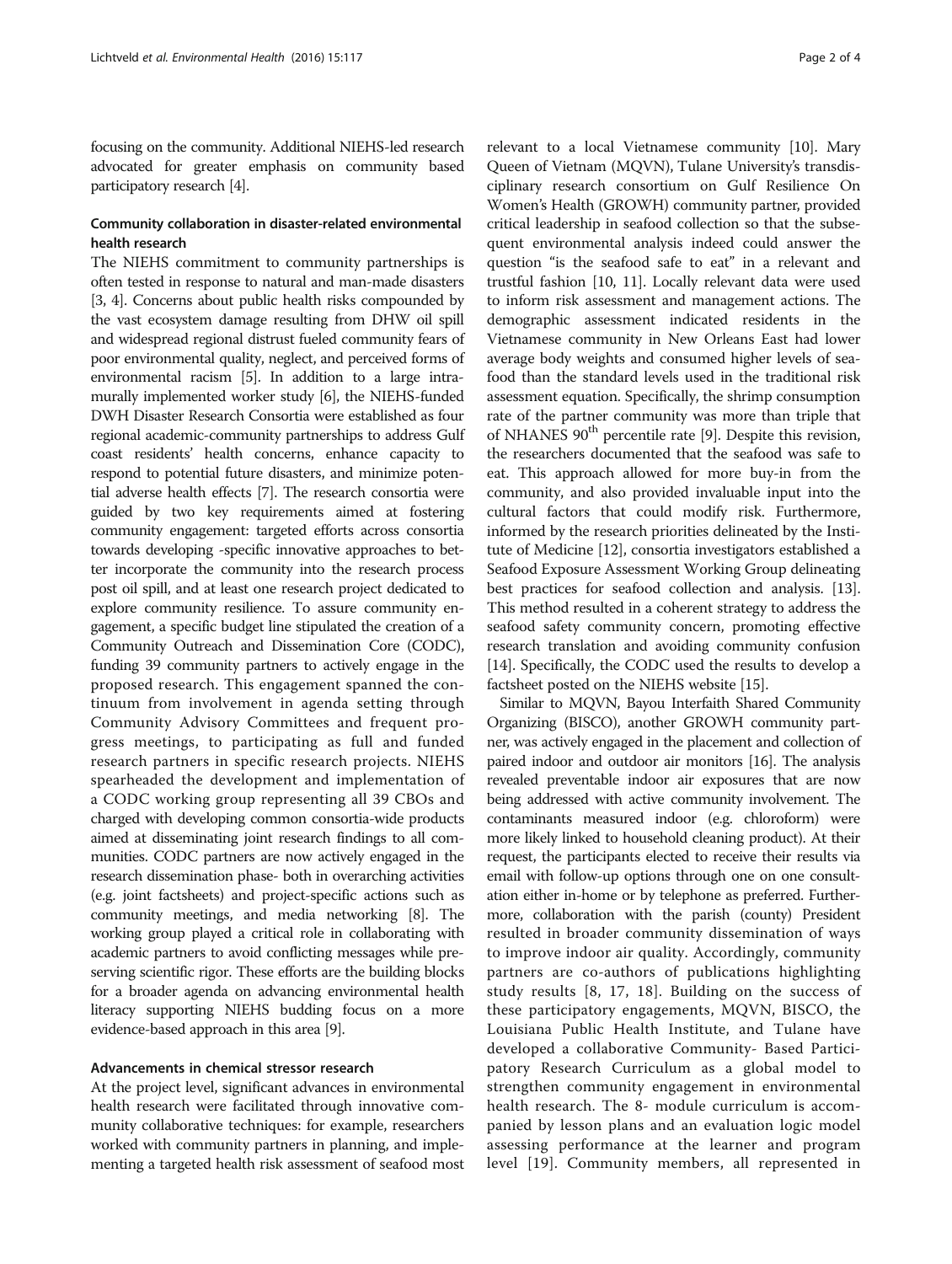Tulane University's GROWH consortium's CODC, codeveloped each of the models as well as a logic model Under girding the evaluation framework [[20](#page-3-0)].

"Building Resilience Through Disaster Mobile Health" is illustrative of the most intensive community engagement at the project level: community members were trained and embedded in the study design through the community health worker (CHW) model [[17](#page-3-0)]. Data showed that the therapeutic relationship between the CHW and prenatal, health disparate women was associated with the participant's psychosocial health, and independently predicted their study adherence in the longitudinal intervention. This relationship was also predictive of anxiety and depression symptoms post-partum [[17](#page-3-0), [21](#page-3-0)].

## Advancements in nonchemical stressor research

Research documented the combined effects of the oil spill with the other disasters (most notably Hurricane Katrina) that have affected the South-East Louisiana communities in recent years [[22, 23\]](#page-3-0). The DHW oil spill produced widespread concern over lasting impacts on community health [\[12\]](#page-3-0). Several studies focused on mental health distress in vulnerable populations such as women [[24](#page-3-0)] and children [[25](#page-3-0)], and showed oil spill exposure (either directly or indirectly) was strongly related to poor behavioral health [[2](#page-3-0)]. Working with communities in conflict, Mayer et al.[[26](#page-3-0)], discovered that the operations of British Petroleum's compensation program introduced a significant stressor, above and beyond the initial trauma of the oil spill. Colten et al. [\[27](#page-3-0)] documented ways culturally- inherent resilience pracices maximize post-oil spill functioning in several Louisiana communities. Gulf Coast community leaders worried about the mental health of their residents, seeking information regarding best coping strategies to manage distress. NIEHS-funded studies found that active coping strategies buffer negative mental health outcomes during the oil spill disaster, while the increased use of disengagement coping was associated with higher levels of anxiety and depression both during [[24](#page-3-0)] and up to five years (linear regression model,  $p < .001$ ) thereafter. With respect to the burden of intensive media coverage, one year after the DWH oil spill, the total time an individual was re-exposed to the spill and its environmental consequences through television, radio, print media and internet sources was not associated with overall mental health, but was significantly associated with hypervigilance, one symptom of anxiety [\[28\]](#page-3-0). These findings as well as the knowledge that environmental worry, persistent anger, and social support deterioration continued to predict poor mental health outcome over time were incorporated into community outreach, social, and psychological intervention programs through ongoing communication and engagement with area social service, and educational programs and agencies.

Coalescing multiple areas of scientific and public health expertise, the DHW research consortia developed a Resilience Activation Framework (RAF) to model the multidimensional nature of resilience. Incorporating individual, community, and cultural parameters, the central premises of the model were that 1) most people and communities have the inherent capacity to be resilient and 2) these latent capacities can be activated through social support [\[29\]](#page-3-0). Data obtained to date from the RAF are being used to increase access to social support networks through social, religious, educational, and occupational groups at the local level. However, challenges remain regarding the specific individual mechanisms needed to successfully "activate" and benefit from these networks.

### Conclusions

From design to dissemination, the benefits of engaging community partners are wide- ranging: from assuring research projects target practical and relevant research questions and innovative answers, to improving environmental health risk assessment, management and communication practices by generating locally relevant data, implementing community-driven interventions, and disseminating culturally- tailored information [\[17, 30](#page-3-0), [31](#page-3-0)]. However, much remains to be done. Facilitated by the CODCs, communities engaged with each of the consortia shared their key questions that could be answered by leveraging existing data as well as exploring new funding opportunities. This includes research investments targeting early life exposures, preserving valuable cohorts, and allowing for expanded analysis of banked biospecimens, as well as transdisciplinary long-term environmental disaster outcome studies integrating chemical and psychosocial stressors. NIEHS leadership support of community-based research cannot be taken for granted. It depends upon our collective ability to provide impactful answers to community environmental problems.

#### Abbreviations

BISCO: Bayou Interfaith Shared Community Organizing; CBO: Community-based organizations; CHW: Community health worker; CODC: Community outreach and dissemination core; DWH: Deepwater horizon; GROWH: Gulf resilience on women's health; MQVN: Mary Queen of Vietnam; NHANES: National health and nutrition examination survey; NIEHS: National Institutes of Environmental Health Sciences; NIH: National Institutes of Health

#### Acknowledgements

Not applicable.

#### Funding

All authors have benefited from the financial support of the National Institutes of Environmental Health Sciences.

#### Availability of data and materials

Not applicable.